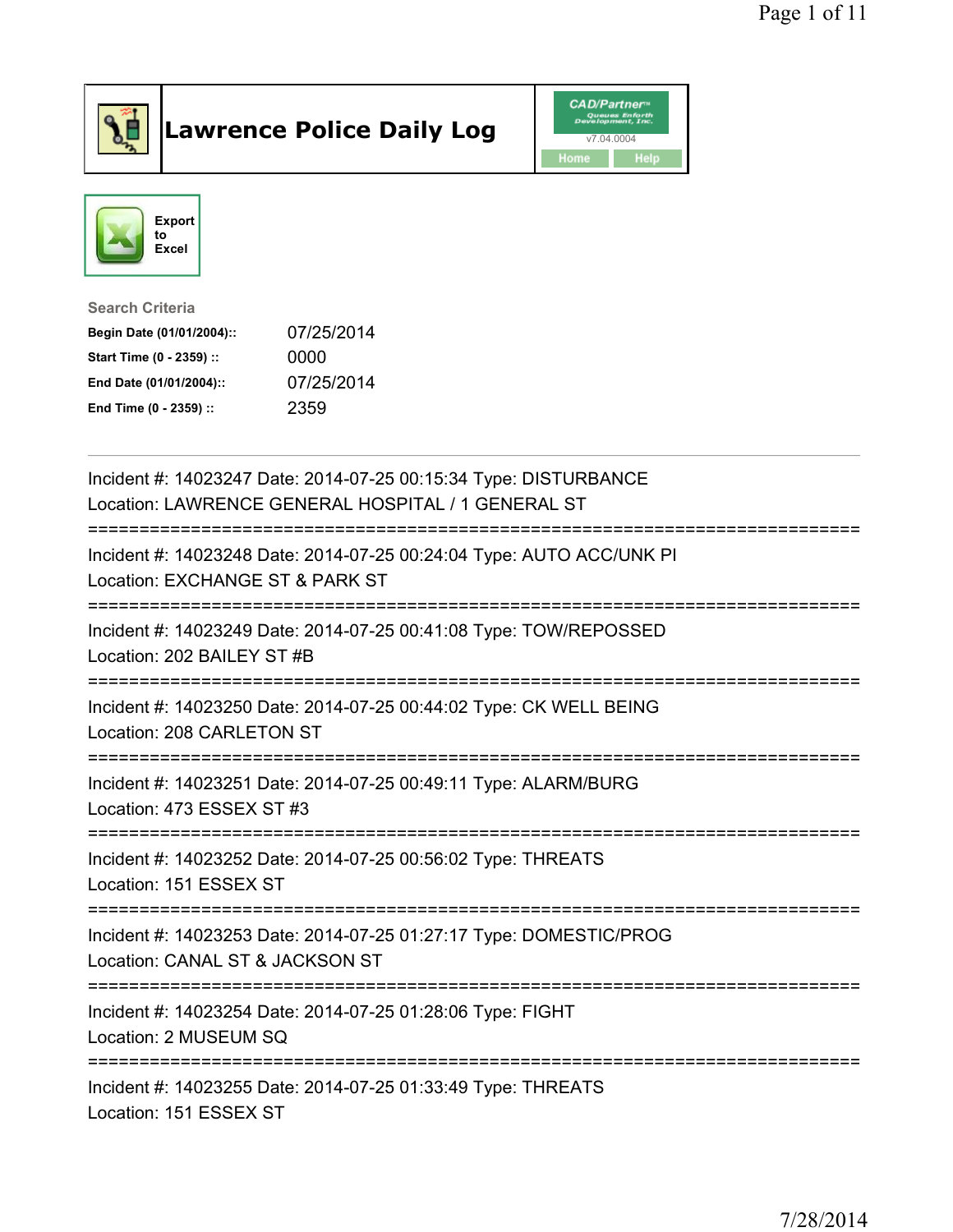| Incident #: 14023256 Date: 2014-07-25 02:05:36 Type: DOMESTIC/PROG<br>Location: 180 PARK ST #A                                                         |
|--------------------------------------------------------------------------------------------------------------------------------------------------------|
| Incident #: 14023257 Date: 2014-07-25 02:36:43 Type: ALARM/BURG<br>Location: WINFIELD ALLOY / 15 MEDFORD ST<br>:=================================      |
| Incident #: 14023258 Date: 2014-07-25 04:18:11 Type: B&E/PROG<br>Location: 18 PLEASANT ST FL 1                                                         |
| Incident #: 14023259 Date: 2014-07-25 05:48:36 Type: AUTO ACC/NO PI<br>Location: MAY ST & MANCHESTER ST                                                |
| Incident #: 14023260 Date: 2014-07-25 05:50:52 Type: ALARMS<br>Location: 156 MYRTLE ST                                                                 |
| Incident #: 14023261 Date: 2014-07-25 05:59:52 Type: DISTURBANCE<br>Location: 1 GENERAL ST                                                             |
| Incident #: 14023262 Date: 2014-07-25 06:07:13 Type: NOTIFICATION<br>Location: 7 E PLATT ST                                                            |
| =============================<br>========================<br>Incident #: 14023263 Date: 2014-07-25 07:48:32 Type: M/V STOP<br>Location: 610 ANDOVER ST |
| Incident #: 14023264 Date: 2014-07-25 08:32:34 Type: AUTO ACC/UNK PI<br>Location: 360 MERRIMACK ST                                                     |
| Incident #: 14023265 Date: 2014-07-25 08:51:50 Type: LARCENY/PAST<br>Location: 391 CHESTNUT ST                                                         |
| Incident #: 14023266 Date: 2014-07-25 09:41:53 Type: MAN DOWN<br><b>Location: CENTRAL BRIDGE</b>                                                       |
| Incident #: 14023267 Date: 2014-07-25 09:49:14 Type: TOW OF M/V<br>Location: 273 HAVERHILL ST                                                          |
| =================================<br>Incident #: 14023268 Date: 2014-07-25 09:49:34 Type: MAL DAMAGE<br>Location: 63 S BROADWAY                        |
| Incident #: 14023269 Date: 2014-07-25 10:00:18 Type: TOW OF M/V<br>I coofion: AMEC CT 0 VAI E CT                                                       |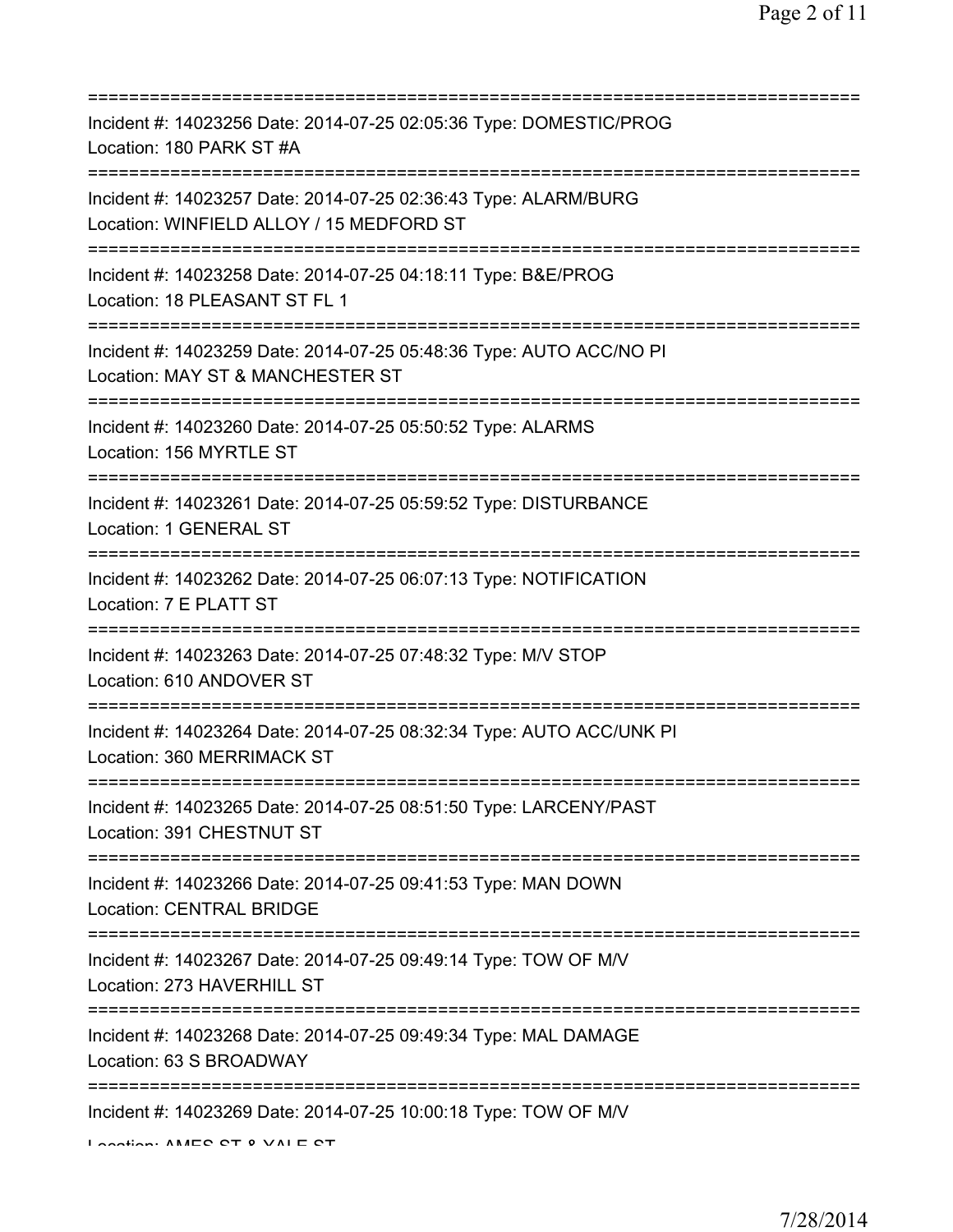| Incident #: 14023270 Date: 2014-07-25 10:02:17 Type: TOW OF M/V<br>Location: 46 SAUNDERS ST                                    |
|--------------------------------------------------------------------------------------------------------------------------------|
| Incident #: 14023271 Date: 2014-07-25 10:05:59 Type: B&E/MV/PAST<br>Location: 44 NESMITH ST                                    |
| Incident #: 14023272 Date: 2014-07-25 10:07:02 Type: AUTO ACC/NO PI<br>Location: 231 WATER ST                                  |
| Incident #: 14023273 Date: 2014-07-25 10:10:59 Type: 209A/SERVE<br>Location: 15 CRESTWOOD CIR                                  |
| Incident #: 14023274 Date: 2014-07-25 10:16:38 Type: SUS PERS/MV<br>Location: 222 ESSEX ST<br>================================ |
| Incident #: 14023276 Date: 2014-07-25 10:18:02 Type: MAL DAMAGE<br>Location: 140 ABBOTT ST FL 2                                |
| Incident #: 14023275 Date: 2014-07-25 10:18:19 Type: TOW OF M/V<br>Location: CANTON ST & PROSPECT ST                           |
| Incident #: 14023277 Date: 2014-07-25 10:35:46 Type: M/V STOP<br>Location: 100 E HAVERHILL ST                                  |
| Incident #: 14023279 Date: 2014-07-25 10:37:26 Type: SUS PERS/MV<br>Location: 111 FOSTER ST                                    |
| Incident #: 14023278 Date: 2014-07-25 10:38:31 Type: 209A/SERVE<br>Location: 26 SALEM ST                                       |
| Incident #: 14023280 Date: 2014-07-25 10:40:39 Type: DISTURBANCE<br>Location: 41 FLORAL ST                                     |
| Incident #: 14023281 Date: 2014-07-25 11:00:23 Type: DISTURBANCE<br>Location: 290 HOWARD ST                                    |
| Incident #: 14023282 Date: 2014-07-25 11:22:37 Type: TOW/REPOSSED<br>Location: 36 MORTON ST                                    |
| Incident #: 14023283 Date: 2014-07-25 11:33:38 Type: M/V STOP                                                                  |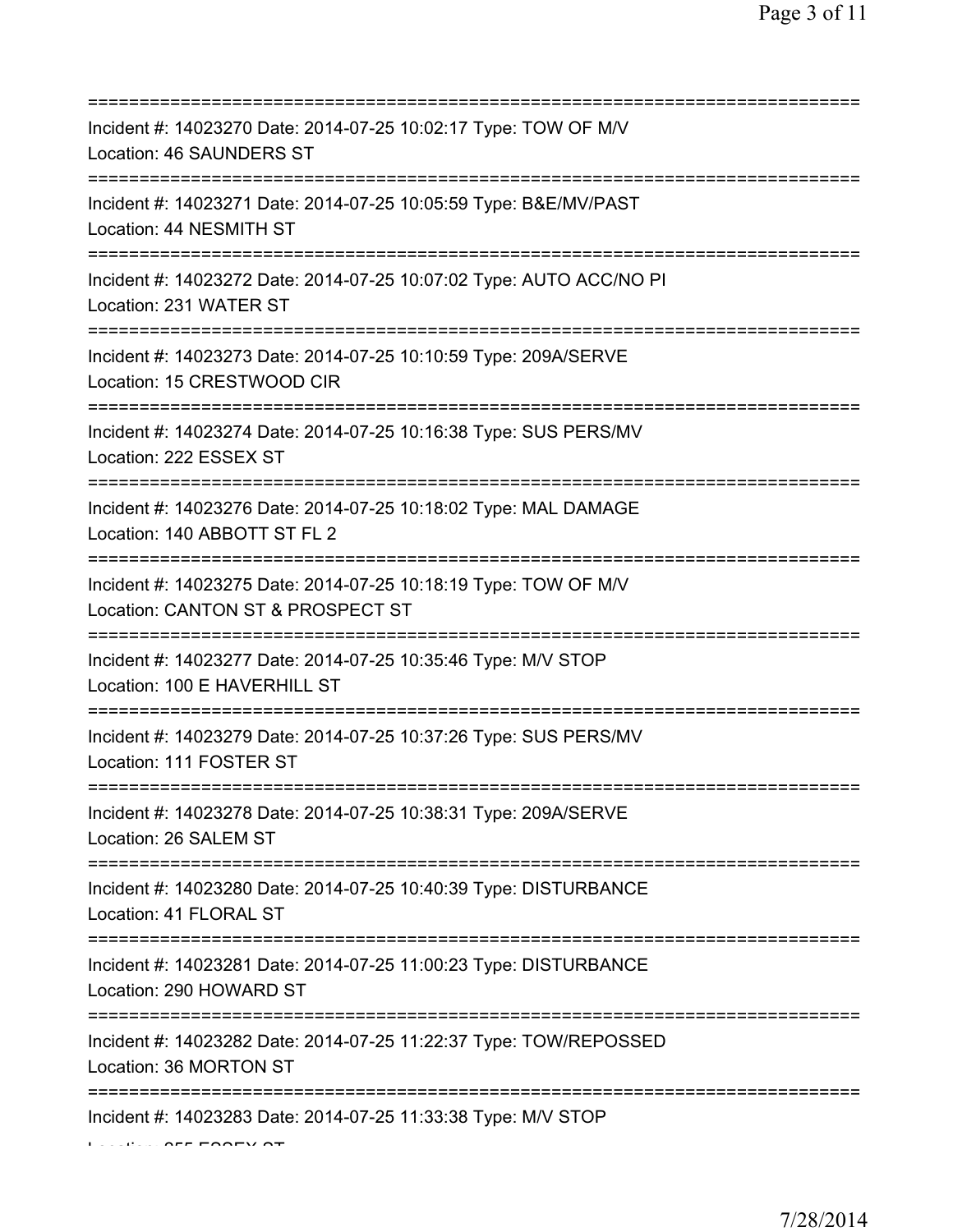| Incident #: 14023284 Date: 2014-07-25 11:36:41 Type: SUS PERS/MV<br>Location: CENTRAL BRIDGE / 0 MERRIMACK ST<br>=========================       |
|--------------------------------------------------------------------------------------------------------------------------------------------------|
| Incident #: 14023285 Date: 2014-07-25 11:52:01 Type: PARK & WALK<br>Location: BAILEY ST & S UNION ST<br>=======================                  |
| Incident #: 14023286 Date: 2014-07-25 11:53:08 Type: UNWANTEDGUEST<br>Location: 237 PROSPECT ST FL 2NDFL<br>==================================== |
| Incident #: 14023287 Date: 2014-07-25 11:57:07 Type: DRUG VIO<br>Location: HAMPSHIRE ST & PARK ST                                                |
| Incident #: 14023288 Date: 2014-07-25 12:04:29 Type: B&E/MV/PAST<br>Location: 134 BERNARD AV<br>==========================                       |
| Incident #: 14023289 Date: 2014-07-25 12:11:48 Type: M/V STOP<br>Location: 255 ESSEX ST                                                          |
| Incident #: 14023293 Date: 2014-07-25 12:24:55 Type: STOLEN PROP<br>Location: 66 BELMONT ST FL 3<br>;========:                                   |
| Incident #: 14023290 Date: 2014-07-25 12:36:44 Type: DISTURBANCE<br>Location: 660 HAVERHILL ST FL 1STFL                                          |
| Incident #: 14023291 Date: 2014-07-25 12:38:16 Type: KEEP PEACE<br>Location: 95 FARNHAM ST                                                       |
| Incident #: 14023292 Date: 2014-07-25 12:45:26 Type: ANIMAL COMPL<br>Location: CVS / 205 S BROADWAY                                              |
| Incident #: 14023294 Date: 2014-07-25 12:51:34 Type: PARK & WALK<br>Location: ANDOVER ST & S BROADWAY                                            |
| Incident #: 14023297 Date: 2014-07-25 12:59:10 Type: MAL DAMAGE<br><b>Location: METHUEN ST</b>                                                   |
| Incident #: 14023295 Date: 2014-07-25 12:59:10 Type: PARK & WALK<br>Location: ESSEX ST                                                           |
| =============<br>Incident #: 14023296 Date: 2014-07-25 13:01:52 Type: 209A/SERVE                                                                 |

Location: 19 SHORT ST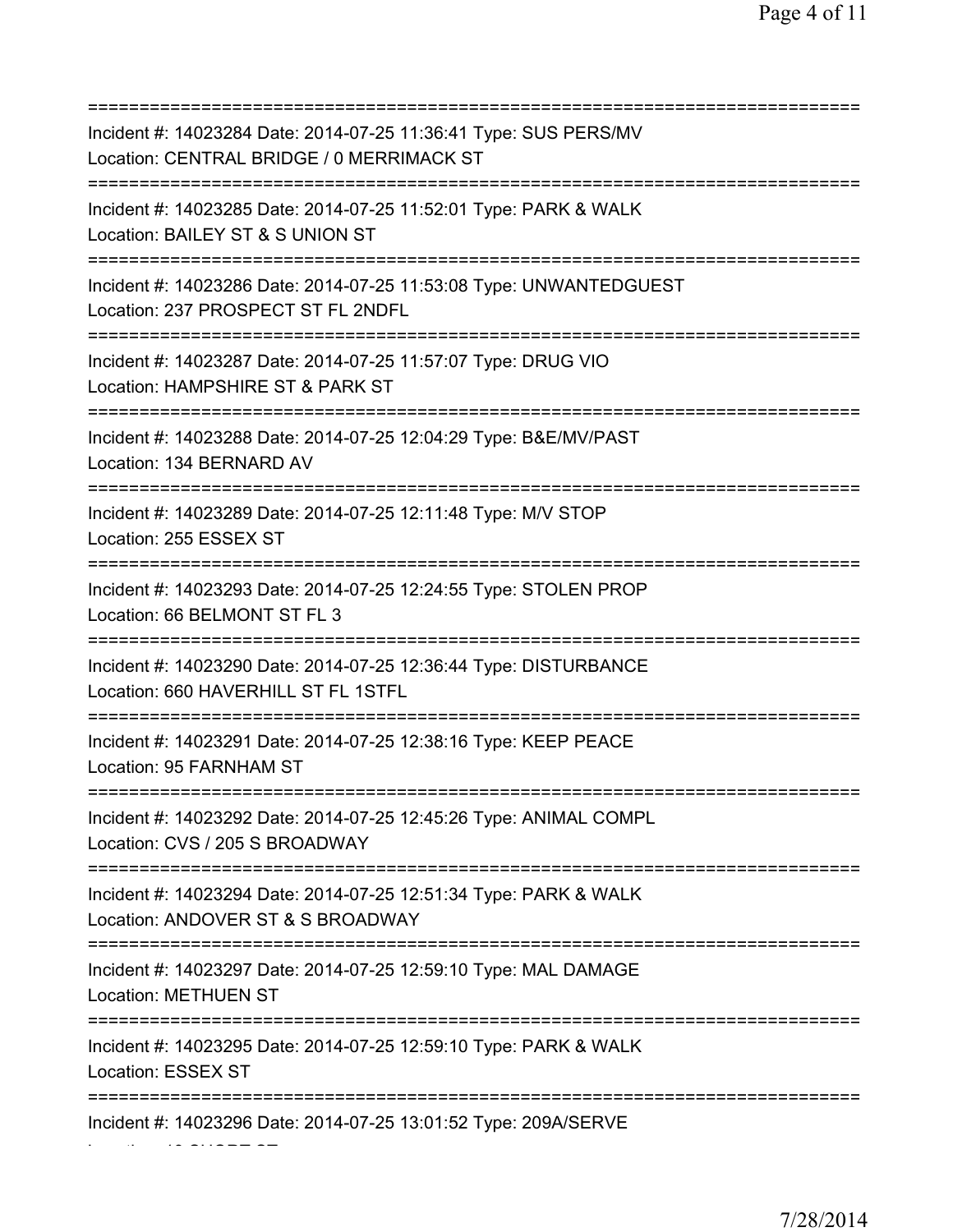| Incident #: 14023298 Date: 2014-07-25 13:09:13 Type: 209A/SERVE<br>Location: 2 FERN ST                                                  |
|-----------------------------------------------------------------------------------------------------------------------------------------|
| Incident #: 14023299 Date: 2014-07-25 13:20:46 Type: 209A/VIOLATION<br>Location: 14 E PLATT ST                                          |
| Incident #: 14023300 Date: 2014-07-25 13:29:33 Type: 209A/SERVE<br>Location: 1 CHERRY ST                                                |
| Incident #: 14023301 Date: 2014-07-25 13:35:04 Type: SPECIAL CHECK<br>Location: WASHINGTON ST                                           |
| Incident #: 14023302 Date: 2014-07-25 13:38:43 Type: SUS PERS/MV<br>Location: NEW BALANCE ATHLETIC SHOE CORP / 5 S UNION ST             |
| Incident #: 14023303 Date: 2014-07-25 13:41:41 Type: 209A/SERVE<br>Location: 230 WATER ST<br>=================================          |
| Incident #: 14023304 Date: 2014-07-25 13:47:18 Type: 209A/SERVE<br>Location: 8 MASON ST                                                 |
| Incident #: 14023305 Date: 2014-07-25 13:49:37 Type: 209A/SERVE<br>Location: 478 RIVERSIDE DR #303<br>============                      |
| Incident #: 14023306 Date: 2014-07-25 13:57:20 Type: TOW OF M/V<br>Location: SEVEN ELEVEN / 99 HAMPSHIRE ST                             |
| Incident #: 14023307 Date: 2014-07-25 14:05:16 Type: M/V STOP<br>Location: S UNION ST                                                   |
| Incident #: 14023308 Date: 2014-07-25 14:13:06 Type: 209A/SERVE<br>Location: 12 CANTERBURY ST<br>;===================================== |
| Incident #: 14023309 Date: 2014-07-25 14:16:08 Type: INVEST CONT<br>Location: 12 ACTON ST                                               |
| Incident #: 14023310 Date: 2014-07-25 14:18:43 Type: 209A/SERVE<br>Location: 630 HAVERHILL ST                                           |
| Incident #: 14023311 Date: 2014-07-25 14:27:33 Type: DK (DRUNK)                                                                         |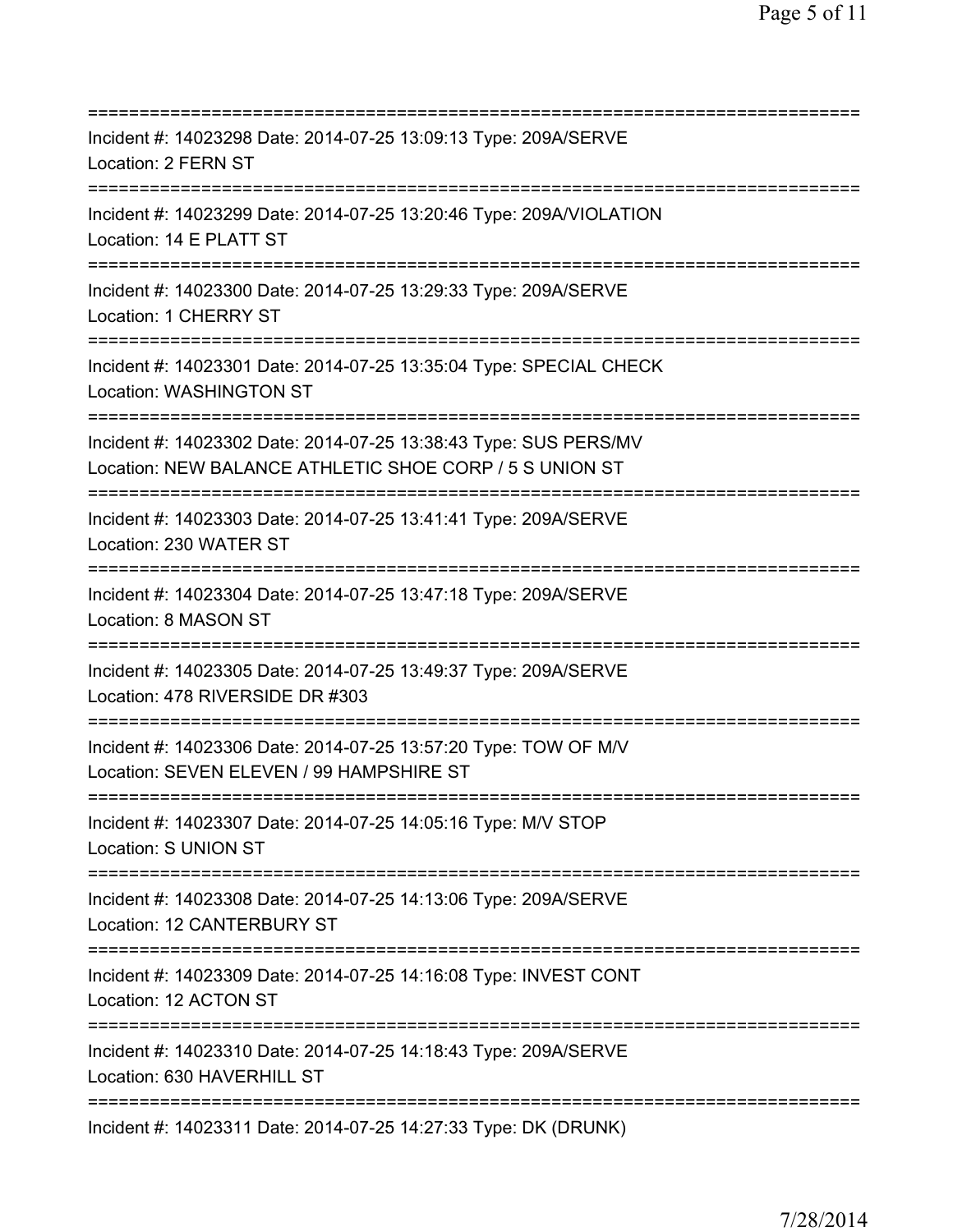| ;=========================                                                                                                                    |
|-----------------------------------------------------------------------------------------------------------------------------------------------|
| Incident #: 14023312 Date: 2014-07-25 14:30:52 Type: 209A/SERVE<br>Location: 25 BUTLER ST                                                     |
| Incident #: 14023315 Date: 2014-07-25 14:33:02 Type: STOL/MV/PAS<br>Location: 36 BRADFORD ST                                                  |
| Incident #: 14023313 Date: 2014-07-25 14:36:54 Type: DK (DRUNK)<br>Location: DAIRY QUEEN / 190 S UNION ST<br>================================ |
| Incident #: 14023314 Date: 2014-07-25 14:38:30 Type: AUTO ACC/NO PI<br>Location: CENTRE ST & HAMPSHIRE ST                                     |
| Incident #: 14023316 Date: 2014-07-25 14:42:48 Type: 209A/SERVE<br>Location: 370 LOWELL ST                                                    |
| Incident #: 14023317 Date: 2014-07-25 14:49:51 Type: MAN DOWN<br>Location: 84 SALEM ST                                                        |
| Incident #: 14023318 Date: 2014-07-25 14:55:17 Type: M/V STOP<br>Location: NEW BALANCE ATHLETIC SHOE CORP / 5 S UNION ST                      |
| Incident #: 14023319 Date: 2014-07-25 14:56:30 Type: ALARM/BURG<br>Location: TECH. INC. / 65 GLENN ST                                         |
| Incident #: 14023320 Date: 2014-07-25 14:57:06 Type: INVESTIGATION<br>Location: 280 MERRIMACK ST                                              |
| Incident #: 14023321 Date: 2014-07-25 14:57:52 Type: PARK & WALK<br>Location: BRADFORD ST & BROADWAY                                          |
| Incident #: 14023322 Date: 2014-07-25 15:00:21 Type: STOL/MV/PAS<br>Location: 442 LOWELL ST                                                   |
| Incident #: 14023323 Date: 2014-07-25 15:05:22 Type: B&E/PAST<br>Location: 805 ESSEX ST #3                                                    |
| ============================<br>Incident #: 14023326 Date: 2014-07-25 15:14:47 Type: HARASSMENT<br>Location: 1 GENERAL ST                     |
| Incident #: 14023324 Date: 2014-07-25 15:16:39 Type: SUS PERS/MV                                                                              |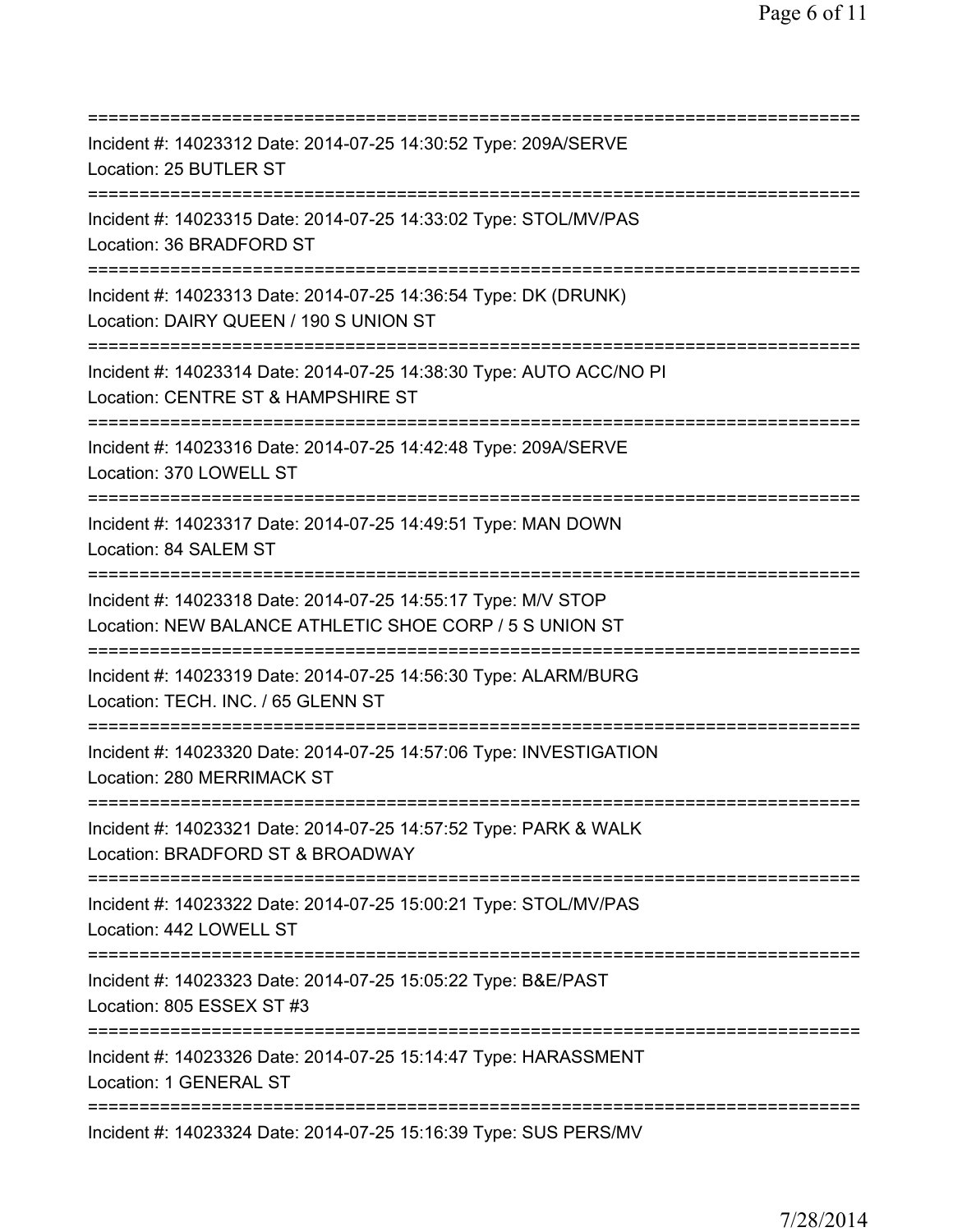Location: METHUEN ST & UNION ST =========================================================================== Incident #: 14023325 Date: 2014-07-25 15:19:34 Type: M/V STOP Location: AMESBURY ST & LOWELL ST =========================================================================== Incident #: 14023327 Date: 2014-07-25 15:27:28 Type: 209A/SERVE Location: 10 BURKE ST #B =========================================================================== Incident #: 14023328 Date: 2014-07-25 15:29:31 Type: MEDIC SUPPORT Location: 161 MYRTLE ST =========================================================================== Incident #: 14023329 Date: 2014-07-25 15:36:18 Type: SUS PERS/MV Location: 111 FOSTER ST =========================================================================== Incident #: 14023330 Date: 2014-07-25 15:40:46 Type: MISSING PERS Location: 18 BELLEVUE ST =========================================================================== Incident #: 14023331 Date: 2014-07-25 15:54:39 Type: TOW OF M/V Location: 46 SPRUCE ST =========================================================================== Incident #: 14023332 Date: 2014-07-25 15:57:57 Type: DOMESTIC/PAST Location: 383 HAVERHILL ST =========================================================================== Incident #: 14023333 Date: 2014-07-25 15:59:42 Type: GENERAL SERV Location: 461 HAVERHILL ST =========================================================================== Incident #: 14023334 Date: 2014-07-25 16:20:35 Type: UNWANTEDGUEST Location: 634 HAVERHILL ST FL 2NDFL =========================================================================== Incident #: 14023335 Date: 2014-07-25 16:28:29 Type: UNKNOWN PROB Location: 11 GREEN ST #APT2 =========================================================================== Incident #: 14023336 Date: 2014-07-25 16:40:13 Type: ALARM/BURG Location: COMMUNITY DAYCARE / 50 PLEASANT ST =========================================================================== Incident #: 14023338 Date: 2014-07-25 16:46:20 Type: MAL DAMAGE Location: 38 WATER ST =========================================================================== Incident #: 14023337 Date: 2014-07-25 16:53:05 Type: M/V STOP Location: BROADWAY & TREMONT ST =========================================================================== Incident #: 14023339 Date: 2014 07 25 16:56:08 Type: LARCENY/MV/ATTE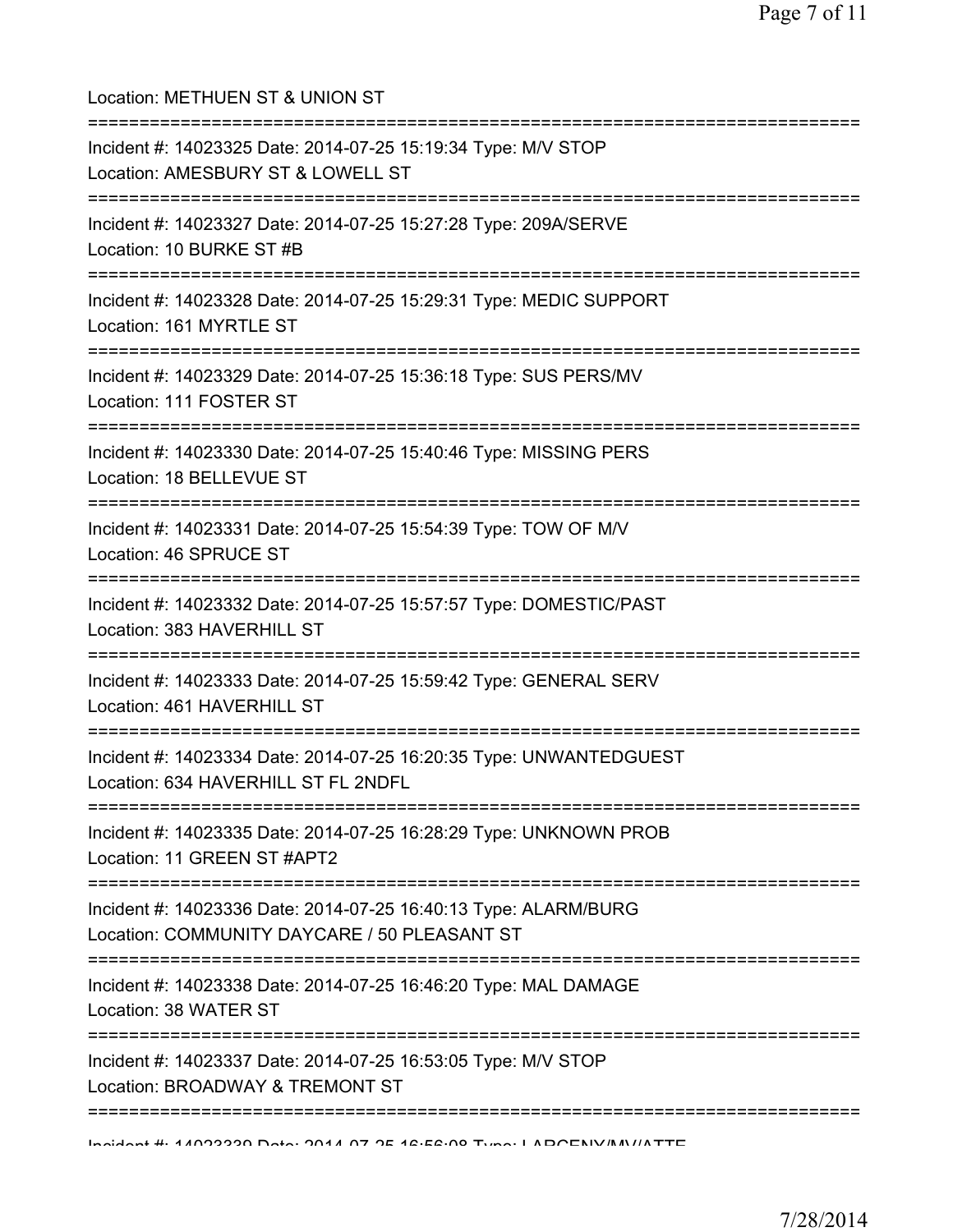Location: 138 MARGIN ST

| Incident #: 14023340 Date: 2014-07-25 16:57:31 Type: ALARM/BURG<br>Location: COLONY FOODS, INC / 439 HAVERHILL ST               |
|---------------------------------------------------------------------------------------------------------------------------------|
| Incident #: 14023341 Date: 2014-07-25 16:58:35 Type: MISSING PERS<br>Location: 15 PROVIDENCE ST FL 2                            |
| Incident #: 14023342 Date: 2014-07-25 17:07:12 Type: NOISE ORD<br>Location: 42 TOWER HILL ST                                    |
| Incident #: 14023343 Date: 2014-07-25 17:22:17 Type: AUTO ACC/UNK PI<br>Location: COMMONWEALTH DR & MARSTON ST                  |
| Incident #: 14023344 Date: 2014-07-25 17:45:18 Type: WARRANT SERVE<br>Location: 9 HOLT ST FL 1ST                                |
| Incident #: 14023345 Date: 2014-07-25 17:50:01 Type: MISSING PERS<br>Location: 2 BENNINGTON ST #76<br>:==========               |
| Incident #: 14023346 Date: 2014-07-25 18:17:30 Type: ALARM/BURG<br>Location: RESD; MANUEL & IRIS MATOS 9785579101 / 16 ALLEN ST |
| Incident #: 14023347 Date: 2014-07-25 18:20:31 Type: DRUG VIO<br>Location: 104 WACHUSETTS AV                                    |
| Incident #: 14023348 Date: 2014-07-25 18:49:34 Type: LARCENY/PAST<br>Location: 294 JACKSON ST                                   |
| Incident #: 14023349 Date: 2014-07-25 18:54:55 Type: LARCENY/PAST<br>Location: T&S CLUB / 416 PARK ST                           |
| Incident #: 14023350 Date: 2014-07-25 19:08:35 Type: FIGHT<br>Location: 42 MARBLE AV                                            |
| Incident #: 14023351 Date: 2014-07-25 19:09:03 Type: GENERAL SERV<br>Location: 12 BOYD ST                                       |
| Incident #: 14023352 Date: 2014-07-25 19:11:25 Type: M/V STOP<br>Location: MARKET ST & S UNION ST                               |
|                                                                                                                                 |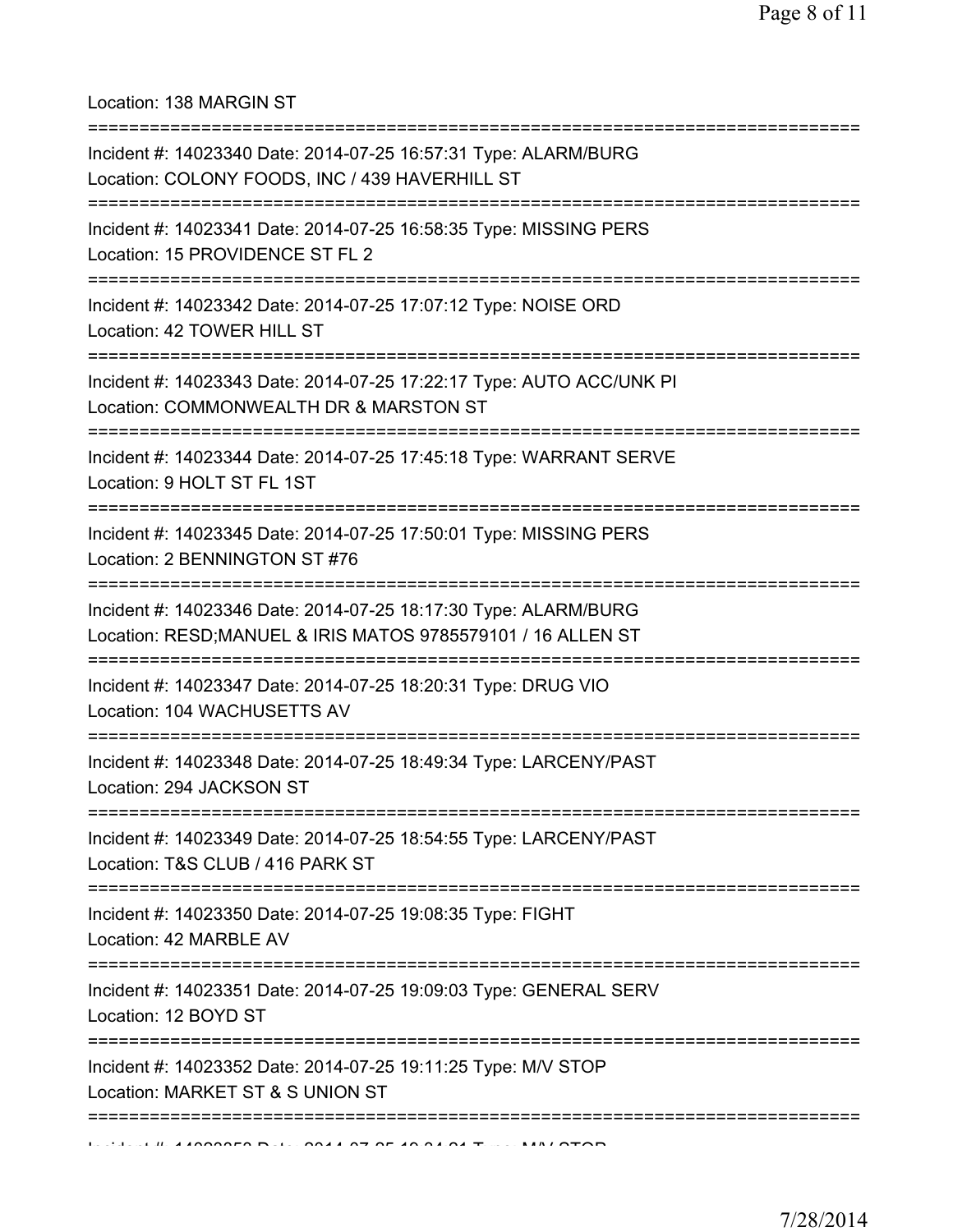| Location: 18 PORTLAND ST<br>======================================                                                                    |
|---------------------------------------------------------------------------------------------------------------------------------------|
| Incident #: 14023354 Date: 2014-07-25 20:06:08 Type: TOW OF M/V<br>Location: 9 PORTLAND ST<br>=================================       |
| Incident #: 14023355 Date: 2014-07-25 20:23:56 Type: DISORDERLY<br>Location: HAVERHILL ST & JACKSON ST<br>===================         |
| Incident #: 14023356 Date: 2014-07-25 20:34:43 Type: SUS PERS/MV<br>Location: 82 TREMONT ST                                           |
| Incident #: 14023357 Date: 2014-07-25 20:37:47 Type: M/V STOP<br>Location: ESSEX ST & UNION ST                                        |
| Incident #: 14023358 Date: 2014-07-25 20:43:53 Type: NOISE ORD<br>Location: 12 WENDELL ST                                             |
| Incident #: 14023359 Date: 2014-07-25 21:00:30 Type: SUS PERS/MV<br>Location: BROADWAY & CONCORD ST                                   |
| Incident #: 14023360 Date: 2014-07-25 21:12:03 Type: SUS PERS/MV<br>Location: 576 HOWARD ST                                           |
| Incident #: 14023361 Date: 2014-07-25 21:25:08 Type: NOISE ORD<br>Location: 148 WILLOW ST FL 1                                        |
| Incident #: 14023362 Date: 2014-07-25 21:36:45 Type: M/V STOP<br>Location: 32 LAWRENCE ST<br>===============================          |
| Incident #: 14023364 Date: 2014-07-25 21:38:33 Type: LOCKOUT<br>Location: 226 BAILEY ST FL 3<br>===================================== |
| Incident #: 14023363 Date: 2014-07-25 21:38:35 Type: VIO CITY ORD<br>Location: 30 GLENN ST                                            |
| Incident #: 14023365 Date: 2014-07-25 21:42:13 Type: M/V STOP<br>Location: HAVERHILL ST & JACKSON ST                                  |
| :===========<br>Incident #: 14023366 Date: 2014-07-25 21:44:05 Type: M/V STOP<br>Location: HAVERHILL ST & NEWBURY ST                  |
|                                                                                                                                       |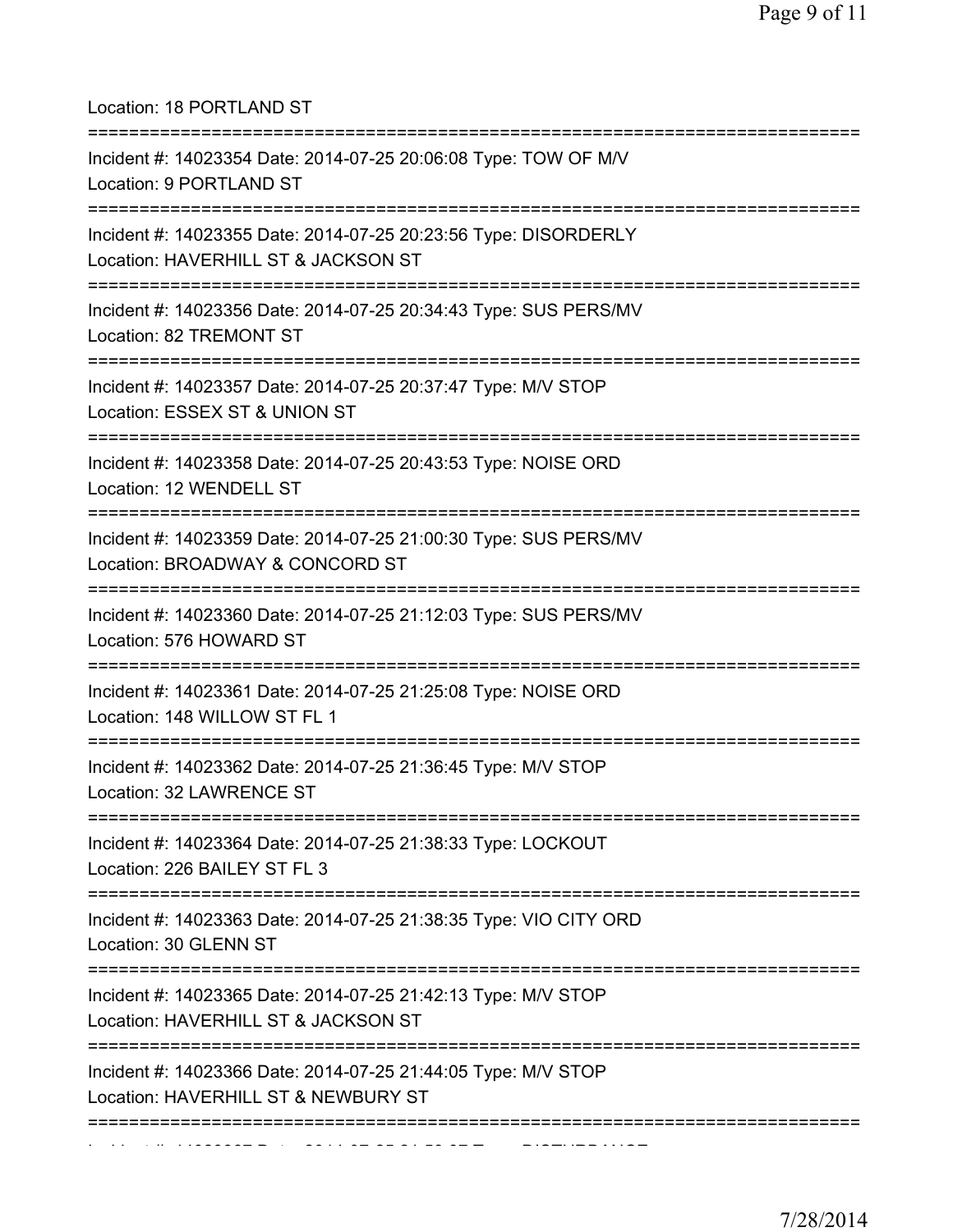Location: CENTRO NIGHTCLUB / 60 COMMON ST =========================================================================== Incident #: 14023368 Date: 2014-07-25 21:55:29 Type: NOISE ORD Location: ALBION ST & KENDRICK ST =========================================================================== Incident #: 14023369 Date: 2014-07-25 21:56:08 Type: SUS PERS/MV Location: BROOK STREET PARK CALLBOX / 67 BROOK ST =========================================================================== Incident #: 14023370 Date: 2014-07-25 22:03:28 Type: BUILDING FIRE Location: 284 BROADWAY FL 1 =========================================================================== Incident #: 14023371 Date: 2014-07-25 22:30:25 Type: NOISE ORD Location: 76 FARLEY ST =========================================================================== Incident #: 14023372 Date: 2014-07-25 22:30:35 Type: M/V STOP Location: LOWELL ST & OXFORD ST =========================================================================== Incident #: 14023373 Date: 2014-07-25 22:41:22 Type: NOISE ORD Location: 229 ANDOVER ST #4 FL 2 =========================================================================== Incident #: 14023374 Date: 2014-07-25 22:41:58 Type: SPECIAL CHECK Location: HOWARD ST & PLATT ST =========================================================================== Incident #: 14023375 Date: 2014-07-25 22:44:39 Type: E911 HANGUP Location: 54 MARGIN ST FL 1 =========================================================================== Incident #: 14023376 Date: 2014-07-25 22:44:48 Type: AUTO ACC/UNK PI Location: MAY ST =========================================================================== Incident #: 14023377 Date: 2014-07-25 22:46:42 Type: UNWANTEDGUEST Location: 29 WHITMAN ST FL 1 =========================================================================== Incident #: 14023378 Date: 2014-07-25 22:54:58 Type: ALARM/BURG Location: SIMPSON BROTHERS / 45 S CANAL ST =========================================================================== Incident #: 14023379 Date: 2014-07-25 22:59:34 Type: NEIGHBOR PROB Location: 180 PARK ST =========================================================================== Incident #: 14023380 Date: 2014-07-25 23:12:44 Type: UNKNOWN PROB Location: 5 FOREST ST ===========================================================================